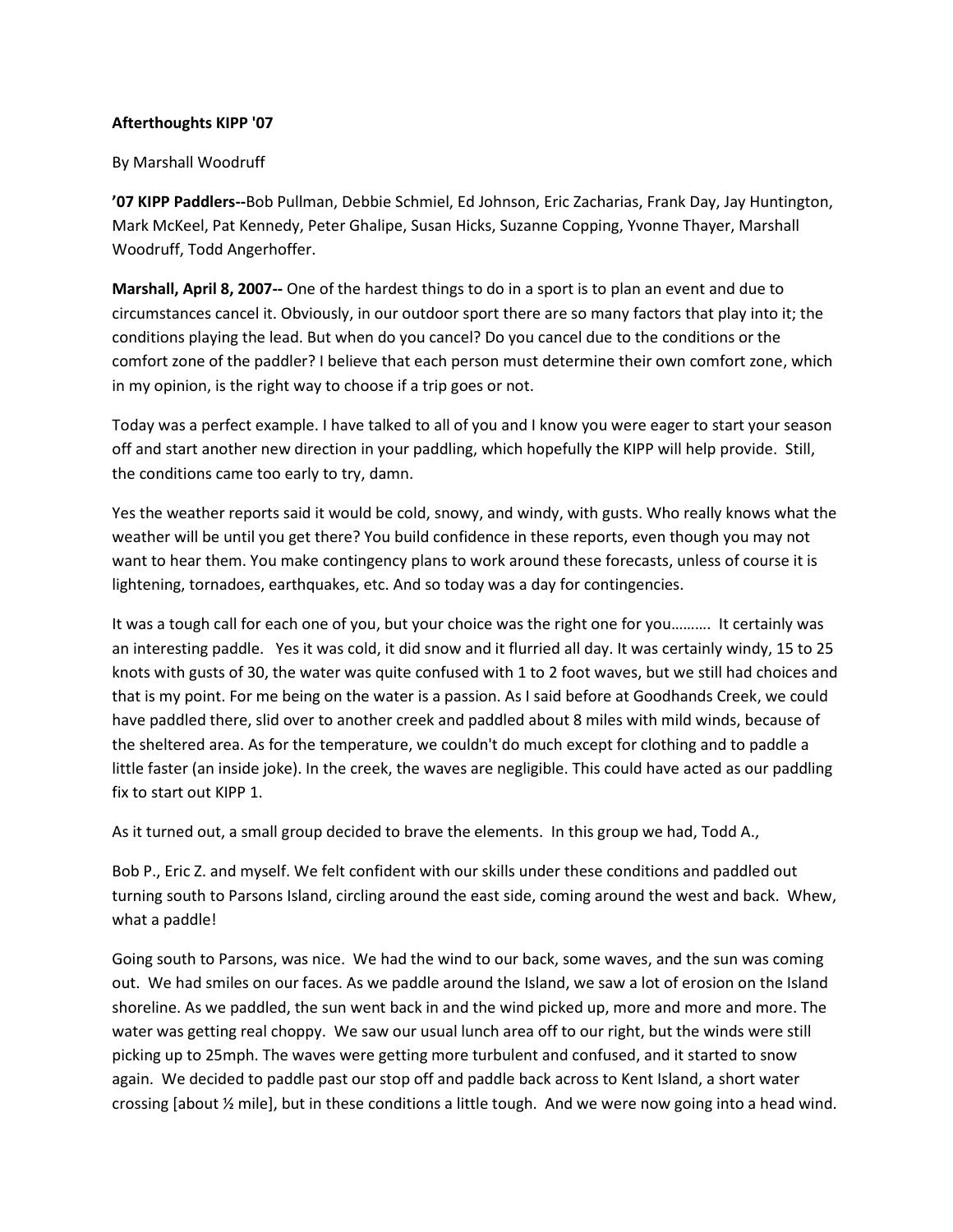Once we crossed, we stopped, stretched, and relaxed. Now we started back, with the wind blowing hard.

I think for our next paddle in May we will call it KIPP-1 and make that our starting paddle, so no one feels they missed out. We will call today just a learning experience, and a challenging one at that. After all, as I say, the KIPP is not meant to be a speed paddle, but a learning paddle where you will grow in your paddling experience and your knowledge of our sport.

**Marshall, May 8, 2007**—Wow, what a great day yesterday was. Before you start to thank me for the dead sleep you got last night, I want to thank you; Bob, Eric, Ed, Pat, Suzanne, Mark,Yvonne and Peter for making it such a delightful day for me. We had fun and we worked hard at what I believe the KIPP paddles are all about……learning and working towards better paddling and more enjoyment. Yesterday I got all that and the bonus was that I was with some old friends and met new people that wanted to share this with.

I think we couldn't have asked for any better weather for our first official paddle together. Looking out onto the creek it was pretty glassy, but as we got close to the Bay the wind picked up and carried us down towards Parsons at a nice clip. We had a chance to taste a light wind, current and some confused water. As the next KIPP paddles continue, there may be more of these challenges at a higher level, maybe more wind, more waves and stronger current. All challenges, but we will grow into them and take them into account as we paddle. We will grow. It was fun when you all wanted to go up through the Narrows, a little different current, becoming more aware of boat traffic and how to adjust to it and a little longer paddle.

I know, we started out with an 8 to 10 mile paddle and maybe we went a little more. But we did it, we did it together and that is why you slept so well last night! Yuk, yuk. Our next paddle will be even a little more in distance. But it will be what is comfortable with you, remember there will always be places you can bail out. So do come out, don't worry about distance. Just get what you want out of these paddles. There is nothing wrong in getting tired and no one will judge you. We will just make you get the food after the next paddle.

**Marshall, June 2, 2007**--Not a bad paddle, a little wind, some waves a sunny day, couldn't ask for much more than that. Oh, and a good night's sleep.

Well, maybe it was a little more than that. So we had a seventeen mile an hour headwind, 1 1/2' waves and it was hot, not like August, but hot, with a twelve mile paddle. I know it was a dirty trick to do to you. I know we thought a short paddle in those conditions would be better. But we did succeed in a nearly 20 mile paddle. From now on we will use the wind and currents to our best advantage, or try.

You know what was especially nice about this paddle for me? It seemed that we looked out for each other more. A good example was Jay. Wow, what a workhorse! He took the lead (glad we assigned that to him, who knew!?). He kept a pace and rhythm, that he wanted for himself, but still looked out for the other paddlers. He stopped for water breaks, stopped to give everyone a chance to catch up and move on so we wouldn't be spread out. Some would have complained about this, he didn't. The rest of us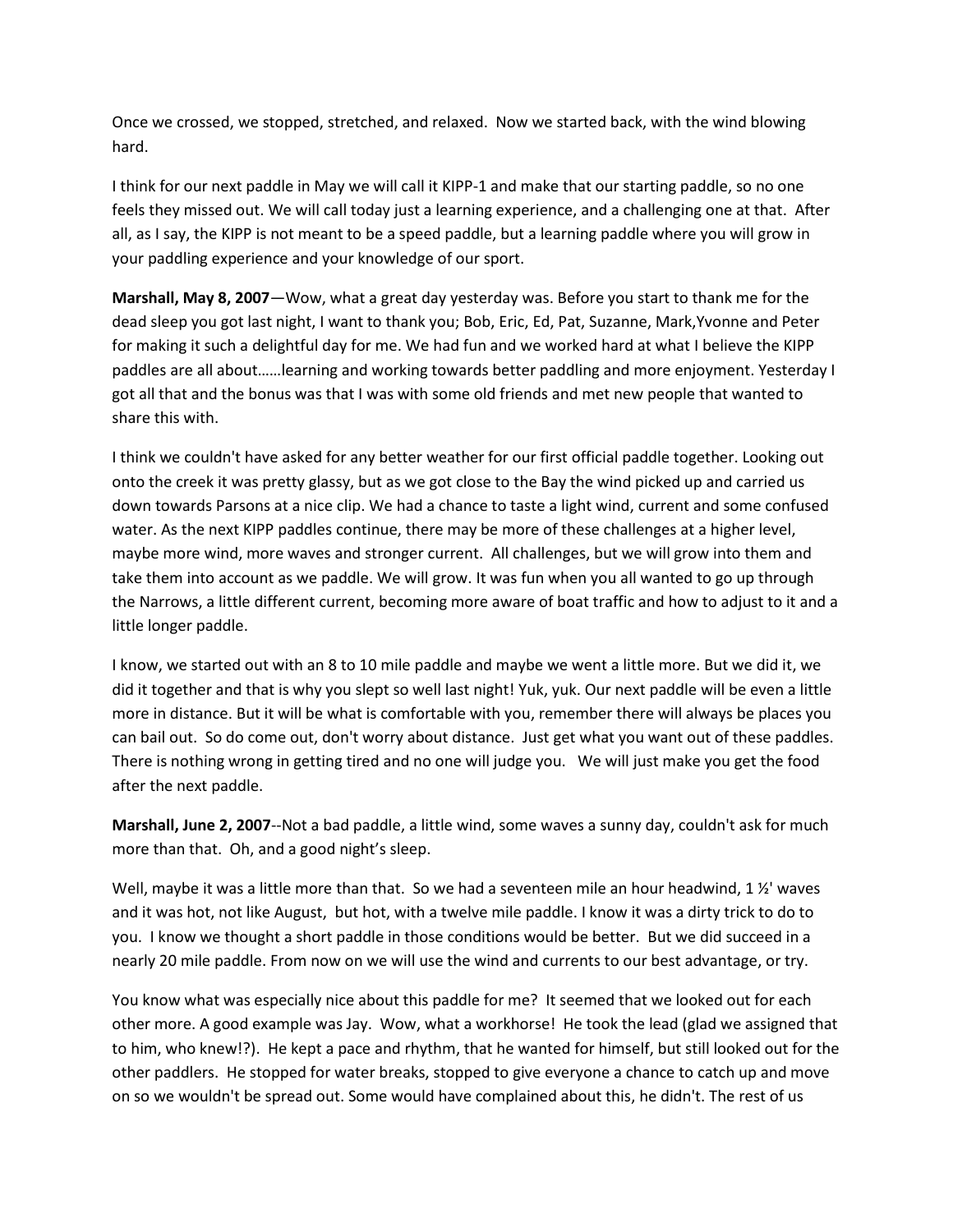worked hard and kept going, gave advice and encouragement to each other, shared paddles and looked out for each other. We had more breaks than usual, but it kept the paddle comfortable, we kept a good pace, no one overheated, or got overly tired and became clumsy in paddling, this is good and safe. Though it has only been two paddles, we have gotten to know each other a little more. Trust is building. Our learning curve is growing and we look forward to the next paddle and maybe a little picnic after. Paddling sure is great.

Thanks again for joining in and making it a delightful paddle. See you July 7th.

**Marshall, July 7th , 2007—**Well we did it again, another sound sleep after a little paddle. I am paraphrasing my ad for this paddle from last year: *"Another fun Paddle……just a little different the main event won't be until September!!!!!!" This Paddle will be something we have to work up to, a real challenge, a paddle you won't forget, I promise. It is a paddle geared towards someone who wants to practice and get in shape over the next several months in preparation for the long distance paddle. The Kent Island Peer Paddle it is not meant just for a race of distance among a few paddlers; it is meant for all paddlers. It is there for something to be achieved, a measurement in paddling. It is meant for a little discipline in paddling, a teaching aid, a push, some fun and something to look forward to at the end of the season. To see how each paddler has grown in their skills and comfort with our environment and sport we have chosen."* 

I think we delivered this weekend. So much has been learned in such a short period of time, you all should be proud, really proud of yourselves. Soooooo, my mileage for this last paddle was a little off, I didn't want to scare you off. With the two eight mile segments and with the final six, it worked, we did it and we did it together; as a team. Taking on the eastern section of Kent Point again was important and the crossing to Parsons was also important. On a dull day, it could be a long, long paddle. On a windy, wavy day it could be a very different paddle; something to look forward to. I guess you have figured out that I am very verbal and passionate in talking about paddling. What I have learned I try to pass on, what I don't know I go after the answers for. I try to be prepared. I consider paddling a very dangerous sport, I could die. I cut the odds down as much as possible by being prepared, learning the skills, dressing for the paddle and having the gear that will help me the most.

I see two types of paddles trips; those that include groups of people like the KIPP and Eastern Neck paddles, and personal paddles. For group paddles, I care very dearly who I am with. We are in each other's hands. And in the conditions where we go out, it is very important that we have learned to communicate. After all, I want to come back. I guess what I am saying is it is so easy to become complacent in paddling, let your guard down, not be prepared. Opening a door that should not be open.

With these KIPP paddles we are learning more about ourselves, paddling and paddling conditions. I think if we look in the mirror today, we will see different paddlers then we saw last week. I am proud to be paddling with you and look forward to our August paddle.

**Mark, July 9th , 2007—**Hi Marshall and company. I just wanted to give some positive feedback about the KIPP 3 trip. Marshall, after all the TLC work you obviously have put into these trips over several years,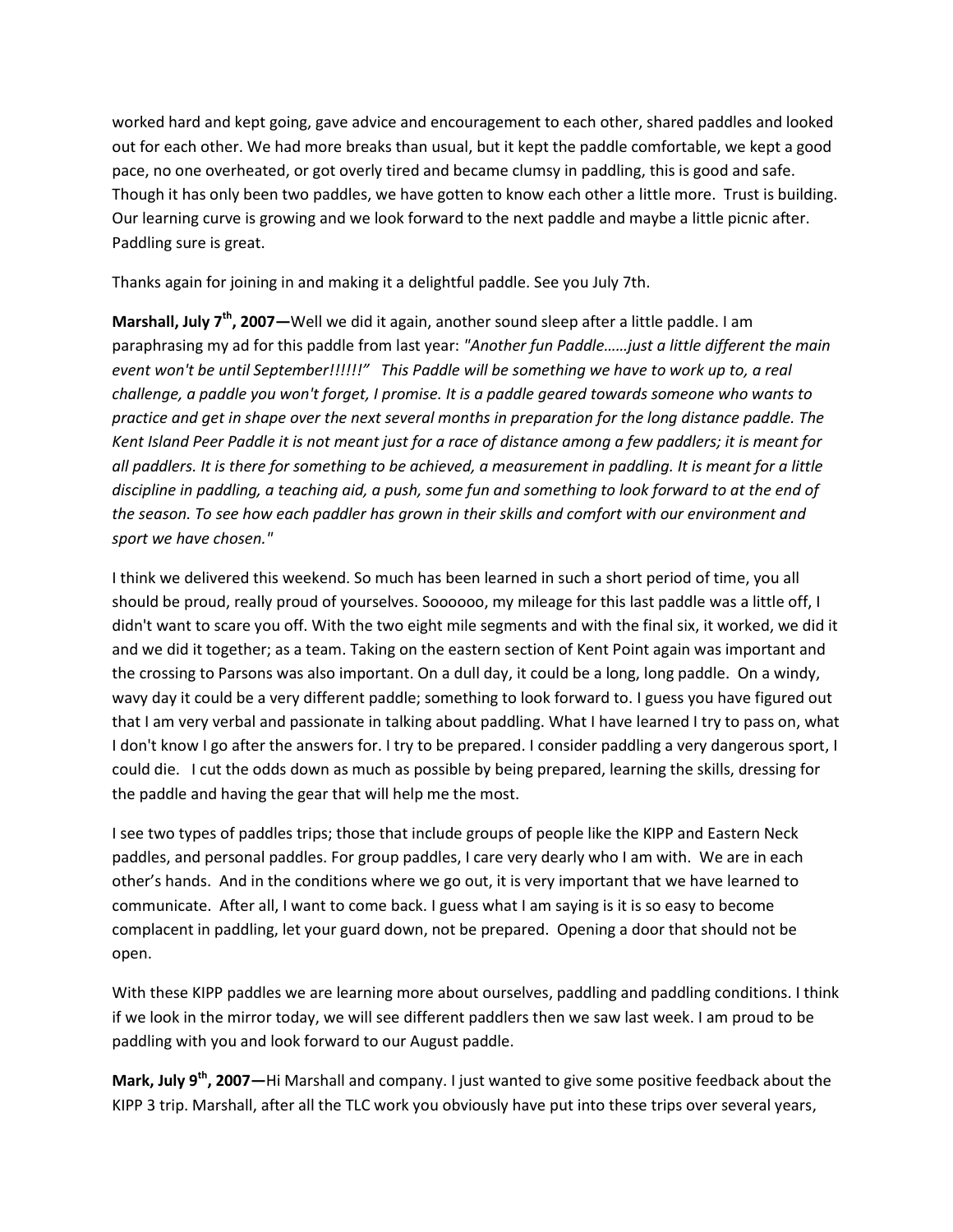I felt I owed you that much as a new CPA member. I went on the KIPP 1, but could not attend #2. The trips have been like jumping right into the frying pan (but, in a great way) as my paddle distances had been limited to 5--8 mile excursions for the most part. And, I knew what I was getting into. I bought a sea kayak last autumn, learned some basic safety skills and strokes, and worked on them. Then, I wanted to jump right in and get a real taste of what it has to offer. See if I could hang in there with some veterans, rather than just play it safe. After KIPP1, I put in a couple of 10-14 mile kind of practices.

And, sometimes, I believe in simply going for something that is a bit of a stretch, as a kind of test, without doing something completely irrational or stupid. So, the mileage was a jump for me. And, I thought, how hard could it be? Which reminds me of the line about Custer's famous last words.

There were a lot of great lessons learned. Never having gone on a long distance endurance kind of event in any sport, I learned that it:

- Tests what your body and mind are capable of, and how your body responds to physical stress. When the going gets tough, you just bear down and grind it out.
- $\bullet$  It was a lesson in the effects of heat for sure.
- How a day lacking wind really can make a paddle long…as you mentioned.
- The three trips you have organized that I have attended (KIPP, EN) have taught me how amazingly varied the conditions on the bay can be.

Man, those awesome pelicans we saw on that rock formation were a real lift. Peter, your photos brought that memory right back. How beautiful that was.

The fatigue and dehydration of some of our members and my own extreme soreness reminded me of the potential dangers that Marshall mentioned. I must get a radio when I go out alone, and a tow rope when with others.....among other things..... such as a first aid kit.

But, mostly I am thankful for the opportunity. Being relatively new to this sport, obtaining information and guidance is important. The cumulative years of experience and knowledge among the very giving trip members is not lost on me. To be able to try out an epic paddle (thanks Bob), an Impex Force kayak which I have been reading about, and learn just a little about the racing aspect of the sport (thanks Susan) is incalculable.

At the end of the day, this trip really kicked my ass! And, I do feel I come out a changed paddler.

Marshall, I think you have organized some amazing trips that provide a variety of conditions, beautiful locations, and great training and learning opportunities. People spend a lot of money taking classes and paddle trips from outfitters, etc., to get the same kind of experience. I am really pleased with the KIPP and Eastern Neck paddling opportunities.

Sunday, for the first day in some time, I had no desire to even think about getting on the water! Thanks,